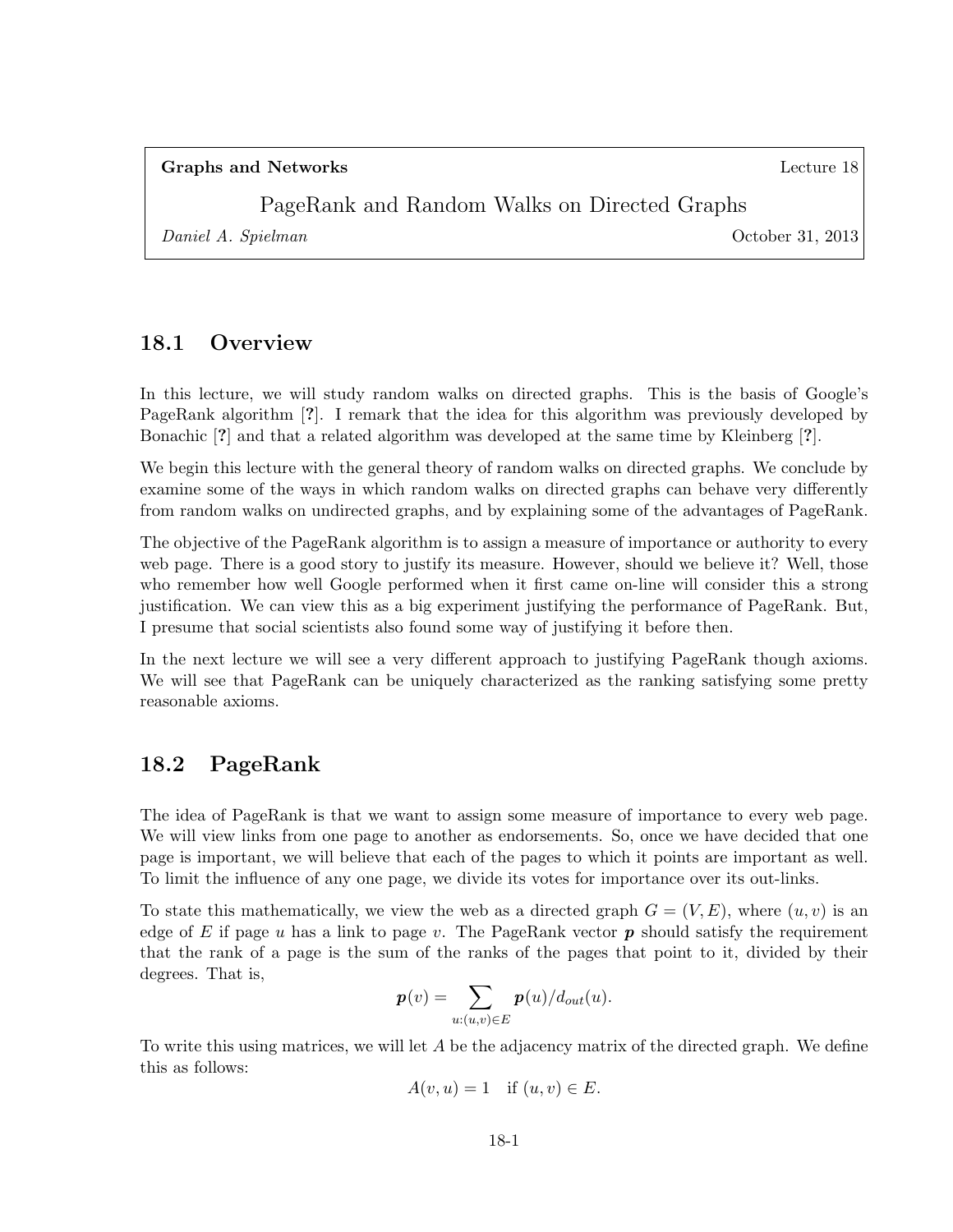Warning: My definition of A is the opposite of the one you would expect. When G has an edge from u to v, I have put a 1 in column u and row v. This is because I am going to make  $p$ be a column vector and multiply from the right.

Now, let  $d_{out}(u)$  be the number of edges leaving a vertex u and let  $D_{out}$  be the diagonal matrix with the out-degrees of nodes on the diagonal. We then set

$$
W_{out} = A_{out} D_{out}^{-1}.
$$

Then,  $\boldsymbol{p}$  satisfies

$$
p = W_{out}p.
$$

So,  $p$  is an eigenvector of  $W_{out}$  of eigenvalue 1. We have seen this equation before. It tells us that  $p$  is a stable distribution for the random walk on G in which we only follow out-links.

But, you may notice a problem:  $D_{out}^{-1}$  is not defined if some vertex has zero out-degree. There are two ways to deal with this. The first is to make sure that there are no such vertices in your graph. The second is to ignore them initially, compute the PageRank for every other vertex, and then compute the ranks of those pages.

Now, the actual PageRank proposal is slightly different from this in a very useful way. There is some probability  $\alpha$  so that at every step the walk has an  $\alpha$  probability of jumping to a uniformly chosen random webpage. They tell us that  $\alpha$  is set to some moderately small constant like 0.15. This is equivalent to adding a low-weight edge between every pair of vertices. For now, let's not add those edges and instead view it as changing the equation to

$$
\boldsymbol{p} = \alpha \frac{1}{n} \mathbf{1} + (1 - \alpha) W_{out} \boldsymbol{p}.
$$

As in our lecture on Personal PageRank, we can see that this gives a convenient formula for  $p$ :

$$
\mathbf{p} - (1 - \alpha)W_{out}\mathbf{p} = \alpha \frac{1}{n}\mathbf{1}
$$

$$
(I - (1 - \alpha)W_{out})\mathbf{p} = \alpha \frac{1}{n}\mathbf{1}
$$

$$
\mathbf{p} = \alpha \frac{1}{n}(I - (1 - \alpha)W_{out})^{-1}\mathbf{1}.
$$

During this lecture we will show that the matrix in that last equation is in fact invertible, and so the vector  $p$  is well-defined.

In particular, we will show that all eigenvalues of  $W_{out}$  are at most 1 in absolute value. This means that, as in the lecture on Personal PageRank, we can express  $p$  as the sum of the infinite series:

$$
\boldsymbol{p} = \frac{\alpha}{n} \sum_{t \geq 0} (1 - \alpha)^t \boldsymbol{W}_{out}^t \mathbf{1}.
$$

For  $\alpha$  not too small, the terms  $(1 - \alpha)^t$  shrink very quickly. Moreover, the sum of the entries in each vector  $\boldsymbol{W}_{out}^t \boldsymbol{1}$  is always the same. So, the terms for large t will have very little contribution to the sum.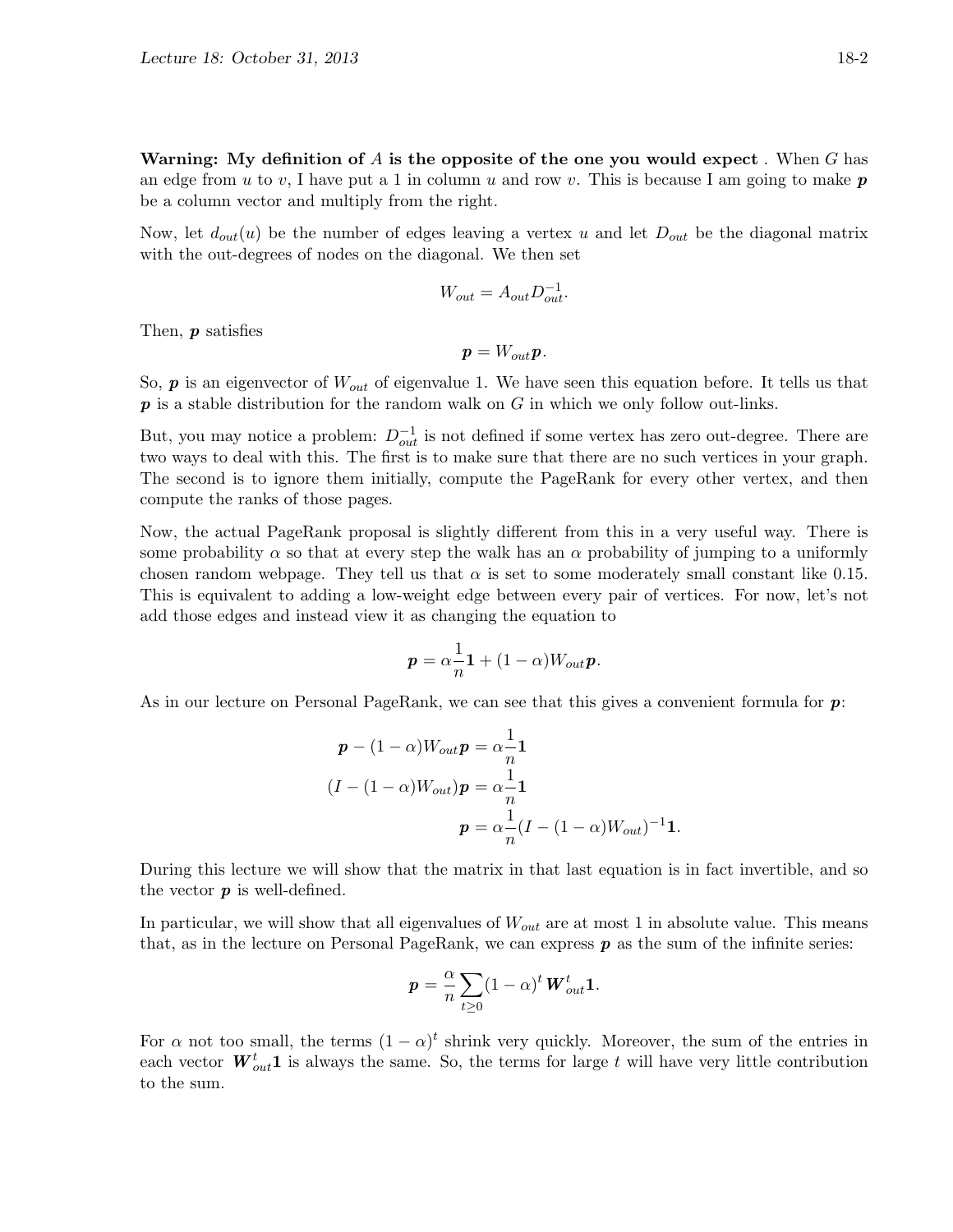# 18.3 Random Walks on Directed Graphs : Components

We will now study in general directed graphs. At the end of the lecture we will see how the uniform jump probability used in PageRank makes the walks much nicer.

First, let's think about when a random walk is reasonable. For example, what if there is a vertex with no outgoing edges? What would it mean to take a random step from that vertex? You could interpret this to mean that the random walk dies whenever it hits such a vertex. In this case, such vertices will suck the probability out of a walk. It is more convenient to either get rid of such vertices, or to add a self-loop from such a vertex back to itself. In the latter case, probability will accumulate at such a vertex.

If we want to have a unique stable distribution, then we should just get rid of such vertices. If we had two different vertices whose only out-edges were self-loops, then a walk that starts at one of these vertices will stay there. So, we would have at least two different stable distributions.

If we were to eliminate vertices with no out-edges, then we might wind up creating more vertices with no out-edges, and so on. So, we would have to keep eliminating until no vertices with no out-edges remained. Would the stable distribution now be unique?

Not necessarily. A graph with two different strongly-connected components could have more than one stable distribution. Recall that a set of vertices  $S$  is strongly-connected if there is a path from each vertex of S to every other vertex of S, using only vertices from S. The set S is a stronglyconnected component if it is a maximal strongly-connected set. That means that one cannot add any set of vertices to S and still have a strongly-connected set. Let  $S_1, \ldots, S_k$  be the set of strongly connected components of G, and let H be the directed graph on vertices  $\{1,\ldots,k\}$  that contains an edge between vertices i and j if there is an edge from a vertex of  $S_i$  to an edge of  $S_j$ . Recall that the graph  $H$  cannot have any cycles (otherwise we could merge the sets in the cycle together to form a larger strongly-connected component). If H has two vertices with no out-edges, then G will have at least two stable distributions. To see this, consider starting the walk at one of the vertices in one of those strongly-connected components. As the component has no out-edges, the walk will never leave.

What about the components corresponding to vertices in  $H$  with out-edges? It turns out that these must have zero probability in the limit of a random walk. The reason is clear: probability mass will continue to escape from the out-edge. Moreover, as the component is strongly-connected, all probability mass in the component will eventually pass by a vertex containing an out-edge.

So, the only way we can have a unique stable distribution in which every vertex has non-zero probability is if  $G$  is itself one big strongly-connected component. In this case, we say that  $G$  is strongly-connected.

# 18.4 Eigenvalue 1

**Lemma 18.4.1.** If G has no vertices of out-degree 0, then 1 is an eigenvalue of  $\boldsymbol{W}_{out}$ .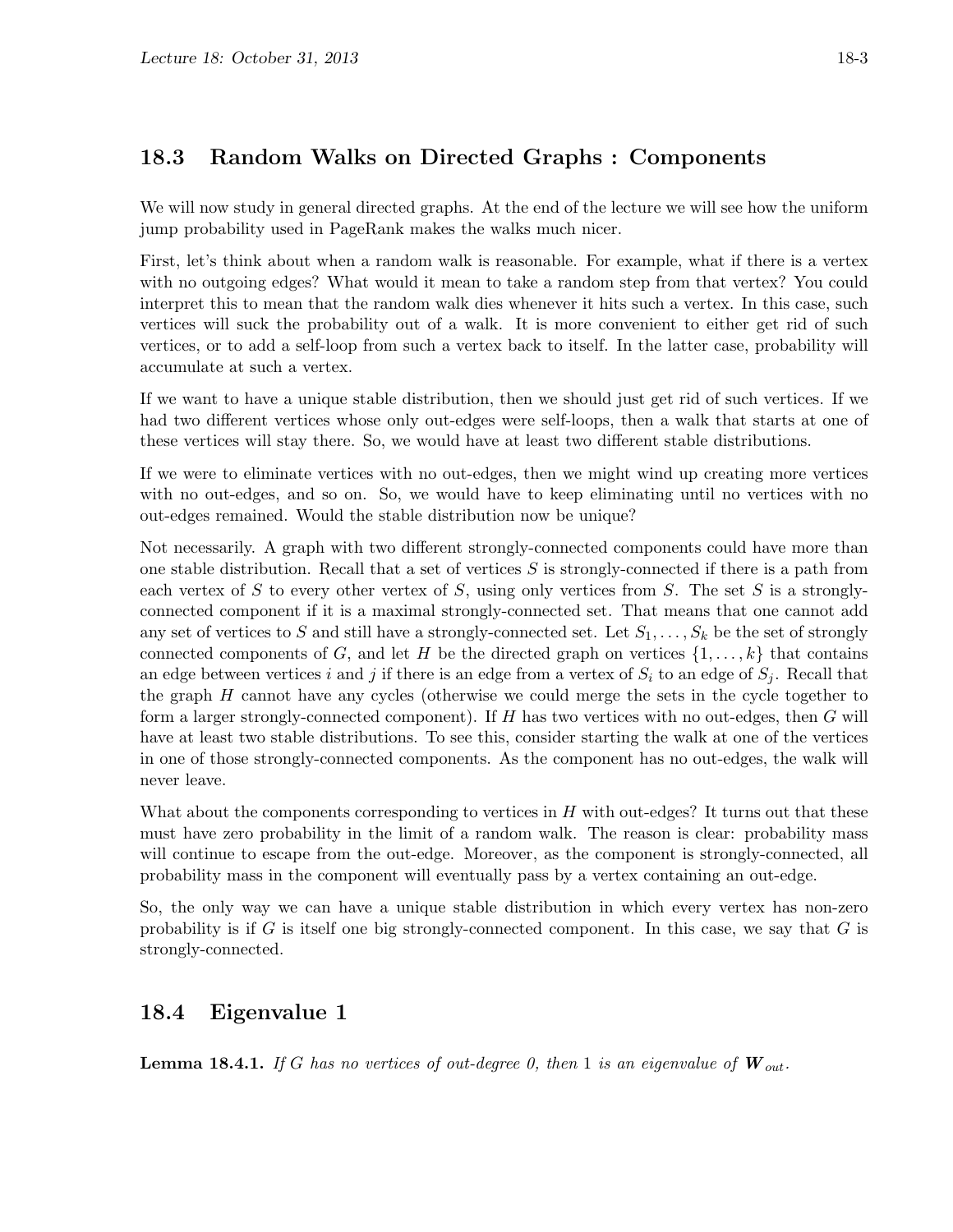*Proof.* If G has no vertices of out-degree 0, then every column of  $A_{out}$  has at least one non-zero entry. In fact, the uth column of  $A_{out}$  has  $d_{out}(u)$  non-zero entries, so the uth column of  $A_{out}D_{out}^{-1}$ has sum 1. This implies that

$$
\mathbf{1}^T\,\bm{W}_{out}=\mathbf{1}^T,
$$

and so  $W_{out}$  has an eigenvector of eigenvalue 1.

This is one place where we must be careful. We now know that  $\mathbf{1}^T$  is a left-eigenvector of  $\mathbf{W}_{out}$ . As the set of left-eigenvalues and right-eigenvalues of a matrix are the same, we know that  $W_{out}$ also has a right-eigenvector of eigenvalue 1. This is the vector  $p$  that we are looking for. However, we do not know any nice, simple formula for  $p!$ 

**Lemma 18.4.2.** If G is strongly connected, then the eigenvalue 1 has multiplicity 1. In particular, if

$$
\boldsymbol{v}^T \, \boldsymbol{W}_{out} = \boldsymbol{v}^T,
$$

then we must have  $v^T = c\mathbf{1}$  for some constant c.

The proof of this is similar to the proof in the undirected case, so we will skip it. I might put it on a problem set.

Just as in the undirected case, the uniqueness of the eigenvector of eigenvalue 1 does not imply that a random walk will necessarily converge to this eigenvalue. However, there can be fancier obstructions in the directed case. Consider a directed cycle on k vertices. If we start the random walk at one of these vertices, it will just keep jumping around the cycle. So, it will go through the same configuration every  $k$  steps. Spectrally speaking, this is because such a graph has an eigenvalue that is a  $k$ -th root of 1:

 $e^{2\pi i/k}$ .

Of course, we could eliminate this issue by adding self-loops to every vertex (perhaps with small weight), or edges from each vertex to every other vertex, as in PageRank.

I should also mention the following theorem, which we can also prove as we did in the undirected case.

**Theorem 18.4.3.** Every eigenvalue of  $W_{out}$  has absolute value at most 1.

This could also show up in a problem set.

### 18.5 A Positive Stable Distribution

We will now prove that a strongly connected graph has a stable distribution by showing that the vector  $p$  for which

$$
p = W_{out}p \tag{18.1}
$$

must be all positive or all negative. We begin by showing that a solution that is all non-negative must be all positive.

 $\Box$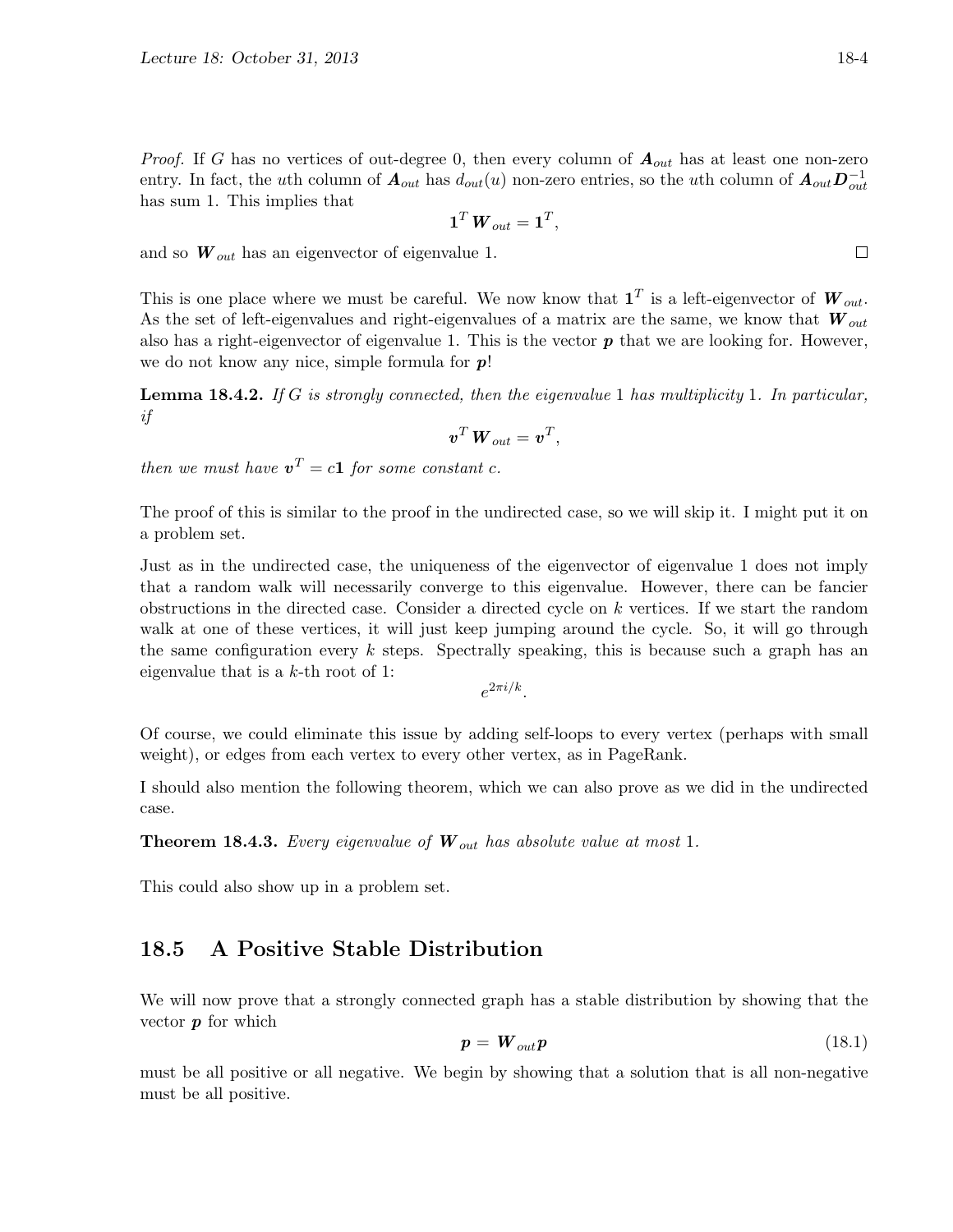To do this, we will consider the matrix

$$
\boldsymbol{W}_{out}^* \stackrel{\text{def}}{=} \frac{1}{n} \sum_{i=0}^{n-1} \boldsymbol{W}_{out}^i.
$$

We need to establish a few properties of  $\boldsymbol{W}_{out}^*$ .

Claim 18.5.1. If  $\mathbf{W}_{out} \mathbf{p} = \mathbf{p}$ , then  $\mathbf{W}_{out}^* \mathbf{p} = \mathbf{p}$ . Similarly,  $\mathbf{1}^T \mathbf{W}_{out}^* = \mathbf{1}^T$ .

**Claim 18.5.2.** The matrix  $\boldsymbol{W}_{out}^{*}$  has no negative or zero entries.

*Proof.* As  $W_{out}$  is non-negative, it follows immediately that  $W_{out}^*$  is non-negative. To show that  $\boldsymbol{W}_{out}^*$  has no zero entries, note that  $\boldsymbol{W}_{out}^t(b,a)$  is equal to the probability that a random walk starting at  $a$  hits  $b$  in exactly  $t$  time steps. As the graph is strongly connected, for every pair of vertices a and b, there is some t less than n for which this probability is non-zero. As  $\mathbf{W}_{out}^*(b, a)$ is the average of these probabilities for  $t$  between 0 and  $n$ , it is non-zero as well.  $\Box$ 

**Lemma 18.5.3.** If p satisfies (18.1) and p is non-negative, then p is strictly positive.

*Proof.* Assuming that  $p$  is not the all-zero vector, it has some positive entry. Assume, without loss of generality, that  $p(1) > 0$ . As both p and  $W_{out}^*$  are both non-negative,

$$
\boldsymbol{p}(j) = \sum_{i} \boldsymbol{W}_{out}^{*}(j, i) \boldsymbol{p}(i) \geq \boldsymbol{W}_{out}^{*}(j, 1) \boldsymbol{p}(1) > 0.
$$

 $\Box$ 

We now prove that  $(18.1)$  has a non-negative solution.

**Theorem 18.5.4.** The equation  $W_{out}p = p$  has a non-negative solution.

Proof. We will show that it has a solution in which all the signs are the same, which implies that it has a non-negative solution (flip all signs if necessary). Assume by way of contradiction that  $p$ is not sign-uniform. That is, that  $p$  has both positive and negative entries. We will use the fact that if  $x$  is some vector with both positive and negative entries, then

$$
\left|\sum_{u} x(u)\right| < \sum_{u} |x(u)|\,.
$$

From equation (18.1), we have that for all  $u$ ,

$$
\boldsymbol{p}(u) = \sum_{v} \boldsymbol{W}_{out}^{*}(u, v) \boldsymbol{p}(v),
$$

and so

$$
|\boldsymbol{p}(u)| = \left|\sum_{v} \boldsymbol{W}^*_{out}(u,v)\boldsymbol{p}(v)\right|.
$$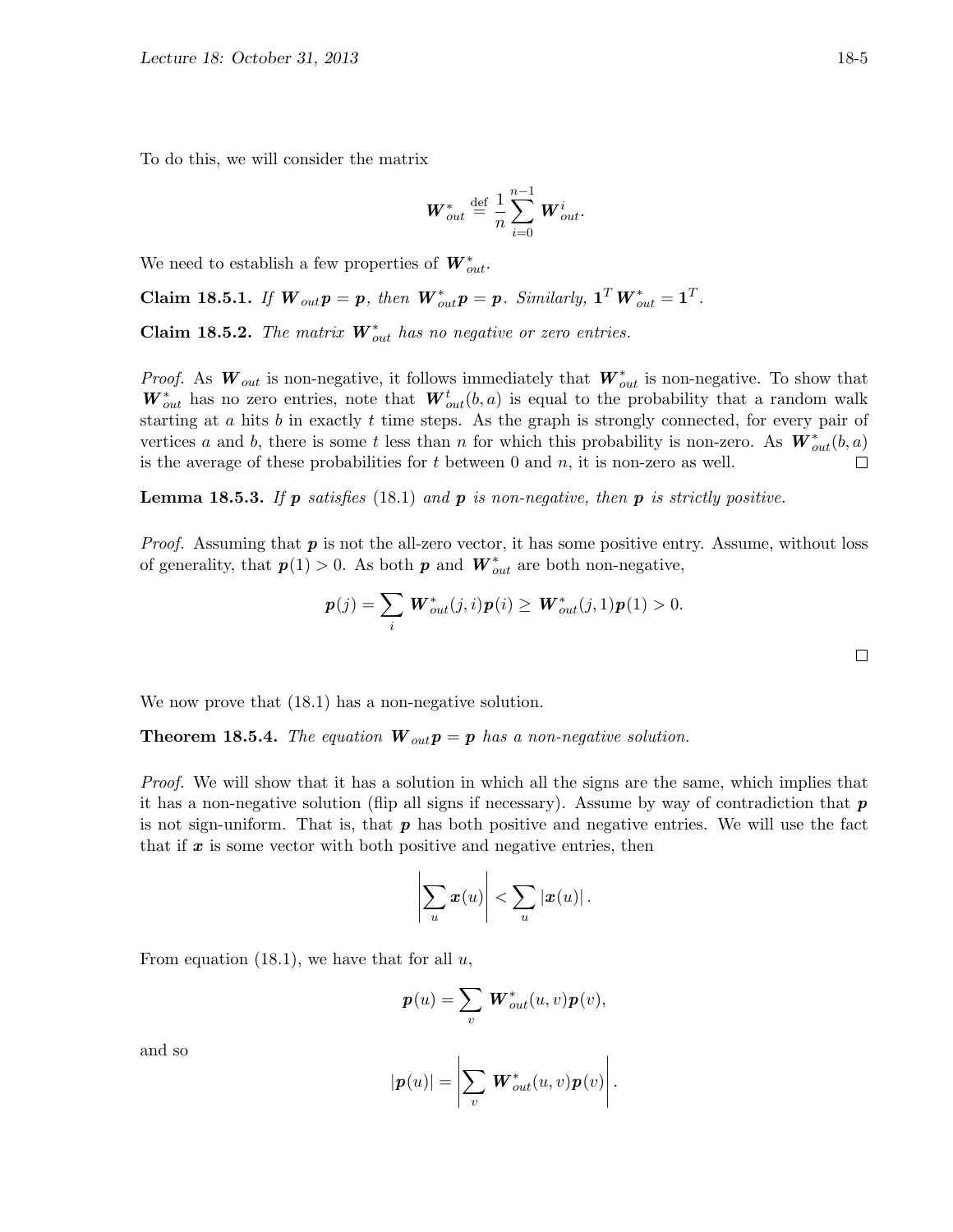As we have assumed that  $p$  is not sign-uniform, and  $\boldsymbol{W}_{out}^*(u, v)$  is always positive, we have the inequality

$$
\left|\sum_{v} \mathbf{W}_{out}^{*}(u,v)\mathbf{p}(v)\right| < \sum_{v} \mathbf{W}_{out}^{*}(u,v) \left|\mathbf{p}(v)\right|,
$$

which implies

$$
|\boldsymbol{p}(u)| < \sum_{v} \boldsymbol{W}_{out}^{*}(u,v) |\boldsymbol{p}(v)|.
$$

If we now sum over all  $u$ , we get

$$
\sum_{u} |\mathbf{p}(u)| < \sum_{u} \sum_{v} \mathbf{W}_{out}^{*}(u, v) |\mathbf{p}(v)|
$$
  
= 
$$
\sum_{v} \sum_{u} \mathbf{W}_{out}^{*}(u, v) |\mathbf{p}(v)|
$$
  
= 
$$
\sum_{v} |\mathbf{p}(v)| \sum_{u} \mathbf{W}_{out}^{*}(u, v)
$$
  
= 
$$
\sum_{v} |\mathbf{p}(v)|,
$$

as  $\mathbf{1}^T \boldsymbol{W}_{out}^* = \mathbf{1}^T$  is equivalent to

$$
\sum_{u} \mathbf{W}_{out}^{*}(u,v) = 1.
$$

From the assumption that  $p$  is not sign-uniform, we have derived a contradiction.

### 18.6 Warning about directed graphs

There are few important ways in which random walks on directed graphs differ from random walks on undirected graphs. The first is that the spectral theory is different. An asymmetric matrix like  $\mathbf{W}_{out}$  might not be diagonalizable. That is, it might not have *n* eigenvalues. So, spectral-type analyses need to go through the Jordan normal form. Spectral-type analyses are also complicated by the fact that the eigenvectors of such a matrix are usually not orthogonal.

The next warning is that the probabilities of vertices under the stable distribution can vary by many orders of magnitude. For example, consider the graph on n vertices  $\{1, \ldots, n\}$  with an edge from vertex i to vertex  $i+1$  for every  $1 \leq i \leq n$ , as well as an edge from every vertex  $i \geq 2$  pointing back to vertex 1. If we start a random walk at vertex 1, it is very unlikely to reach vertex  $n$ . At every node i, the chance that it makes it to node  $i+1$  is only 1/2. Moreover, with probability 1/2 is jumps all the way back to node 1. From this argument, we can see that the probability of being at node 1 is much much larger than the probability of being at node  $n$ .

This phenomenon can also be used to produce graphs in which the random walk is very slow to converge to the stable distribution. To see this, let  $G_1$  and  $G_2$  be two different copies of the graph that we just described. For each, call the vertex corresponding to vertex 1 the *first* node and call the vertex corresponding to vertex n to last vertex. Now, add an edge from the last vertex of  $G_1$ to the first vertex of  $G_2$  and an edge from the last vertex of  $G_2$  to the first vertex of  $G_1$ . This is a

 $\Box$